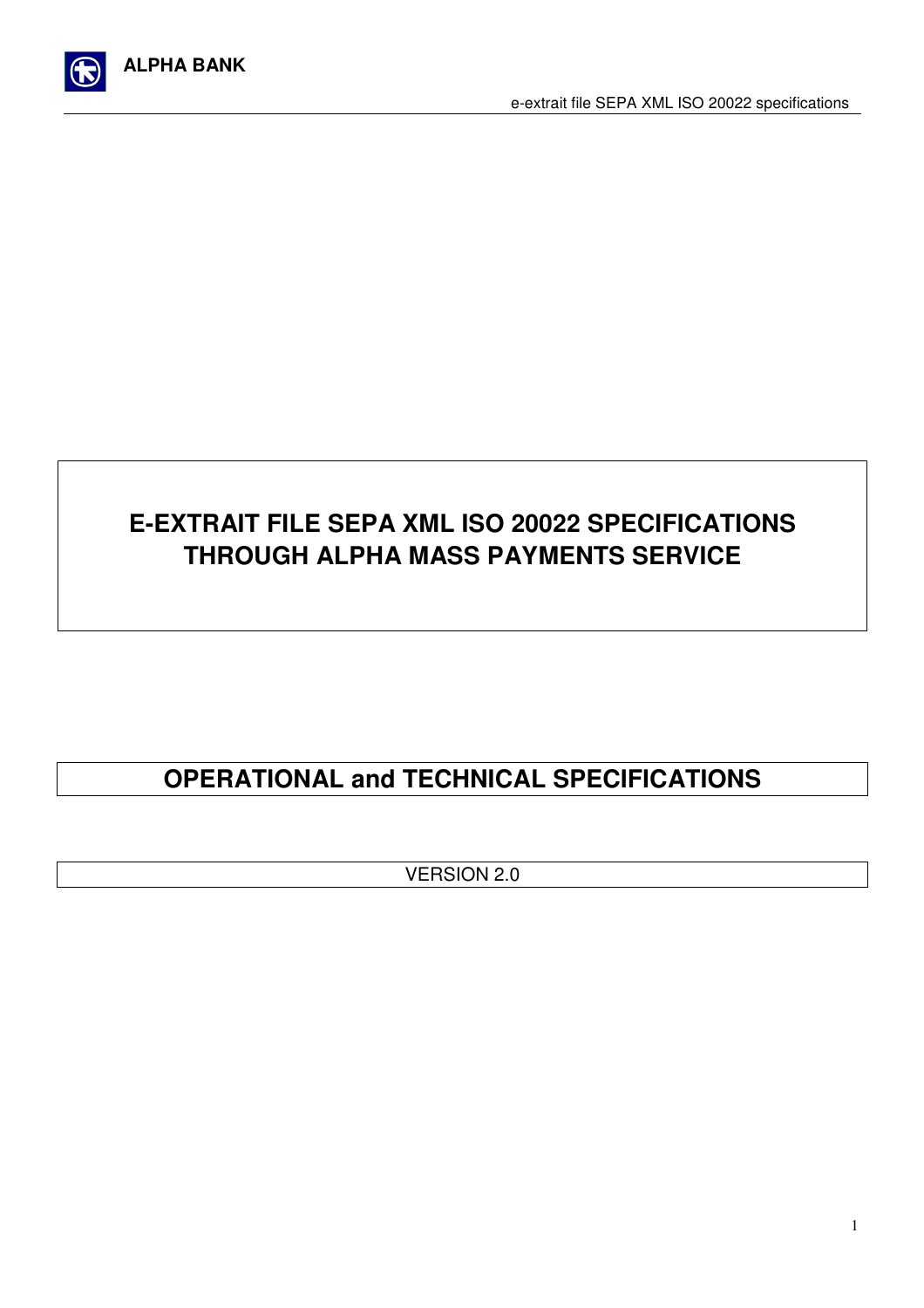

## **Contents**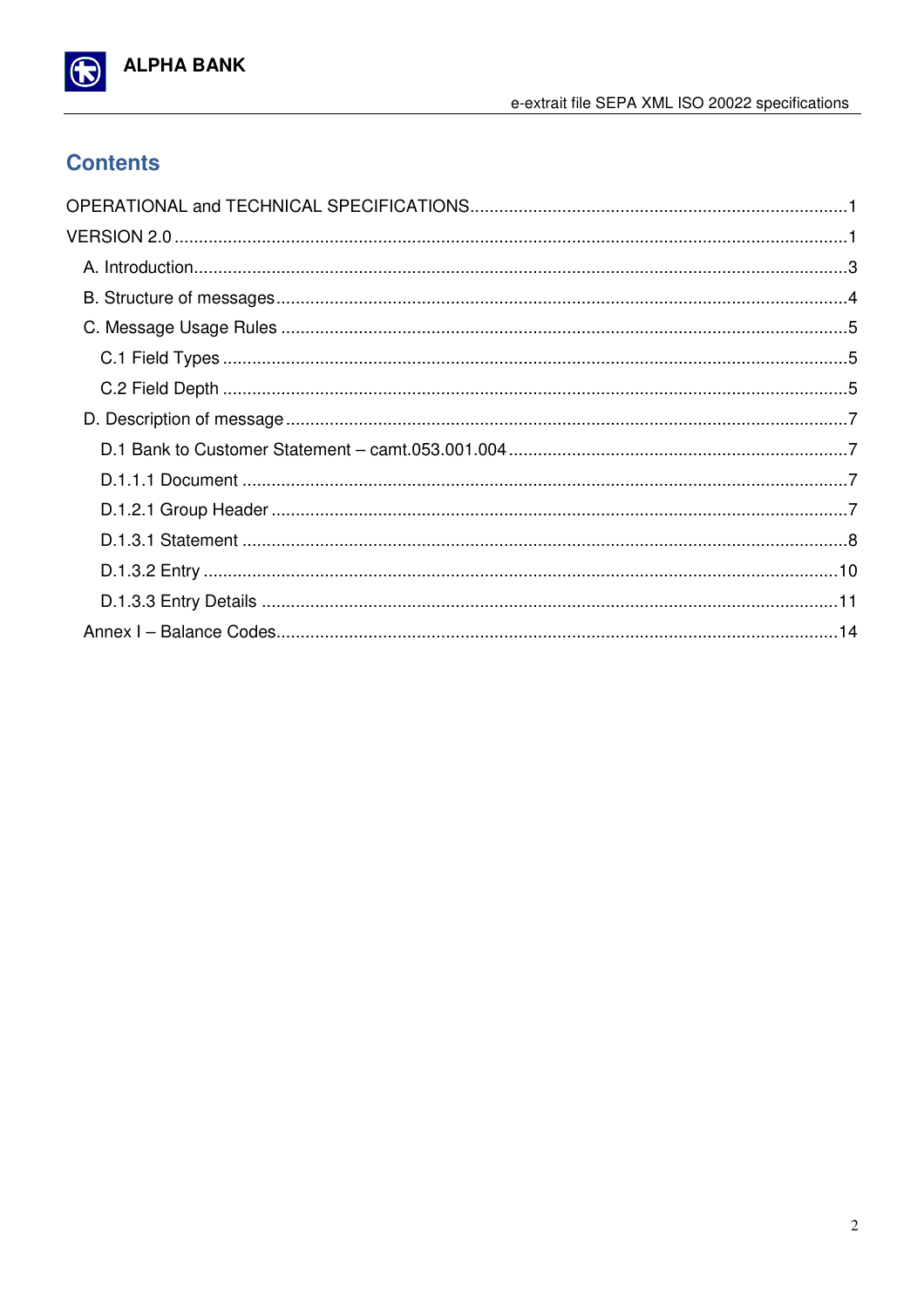

## Α**. Introduction**

Alpha Bank in compliance with the Regulation (EU) 260/2012 (SEPA) provides its corporate clients an upgraded service regarding the producing of the e-extrait account statement using the xml file format, in accordance with the ISO 20022 international standard.

For the extrait account statement using the xml file format, the Bank has adopted the message structure campt.053, as described in ISO 20022.

In order for a Company to be able to receive the e-extrait account statement using the file format ISO 20022 xml (SEPA), it has to joinin the Alpha Mass Payments service.

The Alpha Mass Payments service provides the e-extrait in the xml format through the following connectivity methods:

A. Web application for electronic upload of files through the website of the service (web client)

B. Alpha Bank File Transfer service for the secure transfer of files, which is provided by the Bank (FTP interface)

The company is required beforehand to sign all the contractual documents for joining in the Alpha Mass Payments Service and for the connectivity method to the Service, which will be provided by the Financial Products Sales Division.

There is no limitation to the number of accounts for which e-extrait account statements can be dispatched through the Alpha Mass Payments Service.

Initially, the account movements of *only one* declared account are included in the XML file format.

The e-extrait account statement file in ISO 20022 xml format, is produced on a daily basis and is available for the Company through the Alpha Mass Payments Service on working days, during the morning, up to approximately 10 a.m.

The e-extrait contains transaction information, opening account balance and closing account balance of the previous working day.

More specifically the below information is included:

- 1. Date of the account movement
- 2. Value date
- 3. TUN
- 4. IBAN account of the Payer and Beneficiary
- 5. Payer's and Beneficiary's name
- 6. Payer's Bank and Beneficiary's Bank
- 7. Transaction Amount
- 8. Information field "Remittance info"

In case there is no account movement in the Company's account, then the e-extrait account statement is not produced.

Besides the e-extrait account statement of the previous day, through the Alpha Mass Payments Service, the last five (5) e-extrait account statements are also available, corresponding to the five (5) previous working days (regardless of the non working days in between).

For the e-extrait account statement generation and dispatch, commission is charged according to the Bank's Terms and Conditions. The commission is charged on a monthly basis for each account registered in the Service.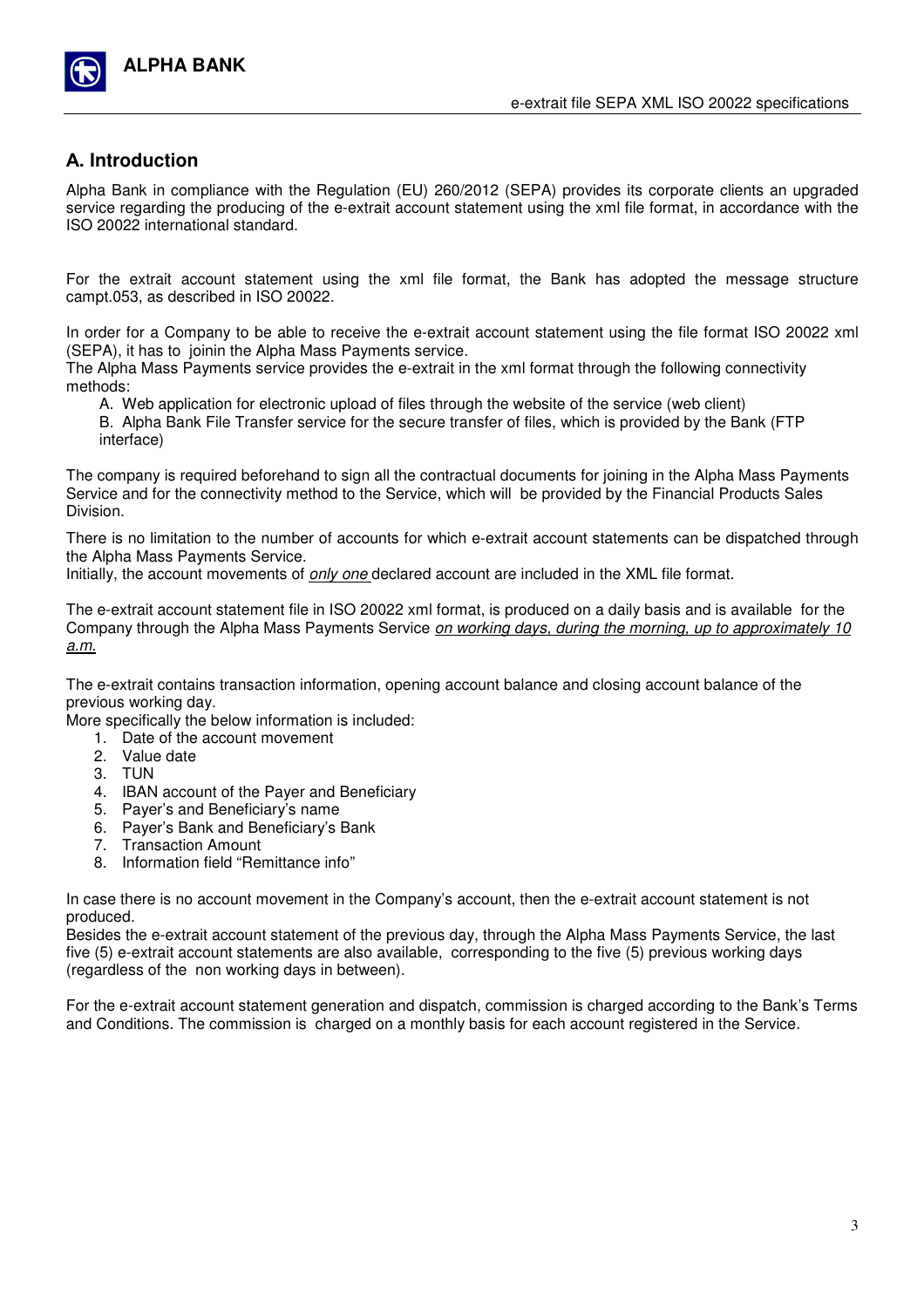

#### **XML e-extrait - specifications**

The file name has the following structure: Α**MPxxxxxxAyyyymmdd\_camt053.XML**

Where:

xxxxxx 6-digit code of the Payer in the Alpha Mass Payments system (CPAYID)

Α The last 6 digits of the 15-digit account number for which the e-extrait is produced. In case that information of more than one account is included in the e-extrait, then the MULTI value and the number of the accounts that are included will be filled in (in 3-digit format), eg MULTI999.

yyyy Year that the file refers to

- mm Month that the file refers to<br>dd Date that the file refers to
- Date that the file refers to

(and yyyymmdd is the full date for which the e-extrait has been produced. It meansthat the account movements that are included in the e-extrait refer to that date)

#### Β**. Structure of messages**

**Camt.053** is an XML message with the following structure:

```
<?xml version="1.0" encoding="UTF-8"?> 
<Document 
       xmlns="urn:iso:std:iso:20022:tech:xsd:camt.053.001.04" 
       xmlns:xsi="http://www.w3.org/2001/XMLSchema-instance"> 
       <BkToCstmrStmt> 
                <GrpHdr> 
                       … Message-related identification … 
                </GrpHdr> 
                <Stmt> 
                       … Statement for one account … 
                       <Bal> 
                               … Balance report for e.g. opening balance … 
                       </Bal> 
                       <Bal> 
                               … Next balance report for e.g. closing balance … 
                       <Ntry> 
                               … Entry holding a cash movement … 
                               <NtryDtls> 
                                        … Entry details for a cash movement 
                               </NtryDtls> 
                       </Ntry> 
                       <Ntry> 
                               … Subsequent entries … 
                               <NtryDtls> 
                                         … Entry details for a cash movement 
                               </NtryDtls> 
                       </Ntry> 
                </Stmt> 
                <Stmt> 
                       … Optional subsequent statements … 
                </Stmt>
```
</Document>

The **camt.053** file contains information for the account holder regarding the account balances (Opening, Closing balance), as well the account movements that have been booked to the account.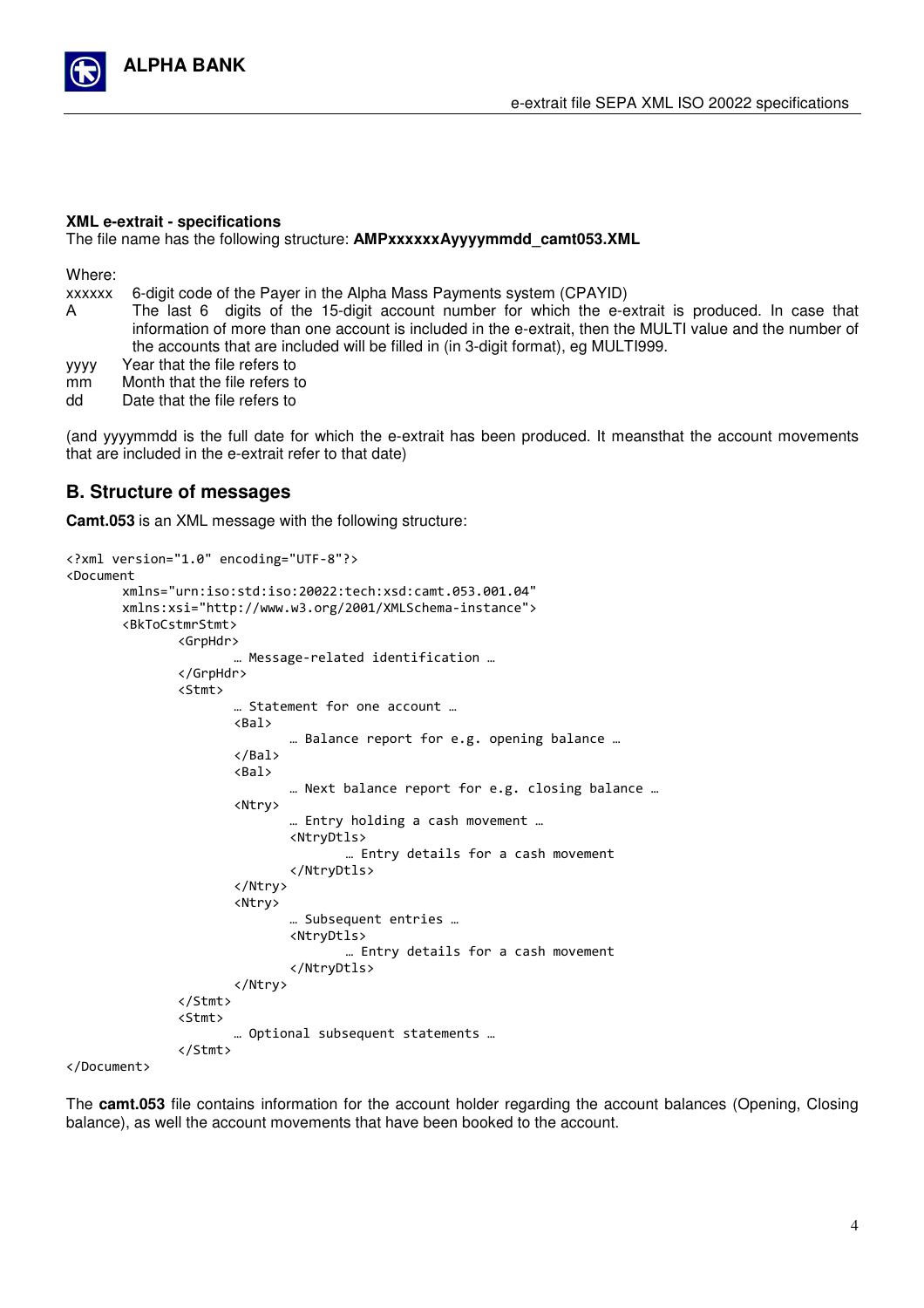

Each file contains movements of only one account. The file's structure consists of a GroupHeader and at least one structure Statement. Within the structure Statement, the account balances, the entries, as well the entry details may be recorded.



### **C. Message Usage Rules**

#### **C.1 Field Types**

In the tables that will follow, the codes in the column " Field Format" have the following meaning:

| <b>Field Format</b> | <b>Description</b>                                                                                                                  |
|---------------------|-------------------------------------------------------------------------------------------------------------------------------------|
| М                   | Mandatory field                                                                                                                     |
| $\Omega$            | Optional field (to see whether or not the Bank requires this field to be completed, refer to the<br>column "Field specifications"). |
| 8n                  | Numerical field (integer number) with a maximum length of 8 digits.                                                                 |
| 18d                 | Decimal number – decimal point and a maximum of 17 decimal digits (18 characters in total,<br>including the decimal point).         |
| 4!a                 | Exactly 4 alphabetical characters.                                                                                                  |
| 35x                 | Between 1 to 35 alphanumeric characters.                                                                                            |
| <b>ISODtTm</b>      | Date and time using the ISO code (YYYY-MM-DDThh:mm:ss).                                                                             |

#### **C.2 Field Depth**

The name of each field in the "Field" column is preceded by one or more "+" symbols. The number of "+" symbols indicates the field's depth within the structure to which it belongs. This means that a field with a depth of "++" is a subfield (child element) of the field that precedes it and a parent element of the field with a depth of "+++" that follows. A schematic representation of the fields' depth in relation to the tags structure of the xml message is the following:

| <b>Depth of Field</b> | <b>Position of Field Tags</b>           |  |  |
|-----------------------|-----------------------------------------|--|--|
| х                     | in the XML message                      |  |  |
|                       | $\langle x \rangle$<br><x></x>          |  |  |
| $^{++}$               | < x parent element >                    |  |  |
|                       | $\langle x \rangle$ $\langle x \rangle$ |  |  |
|                       | x parent element                        |  |  |
|                       | < parent of all elements >              |  |  |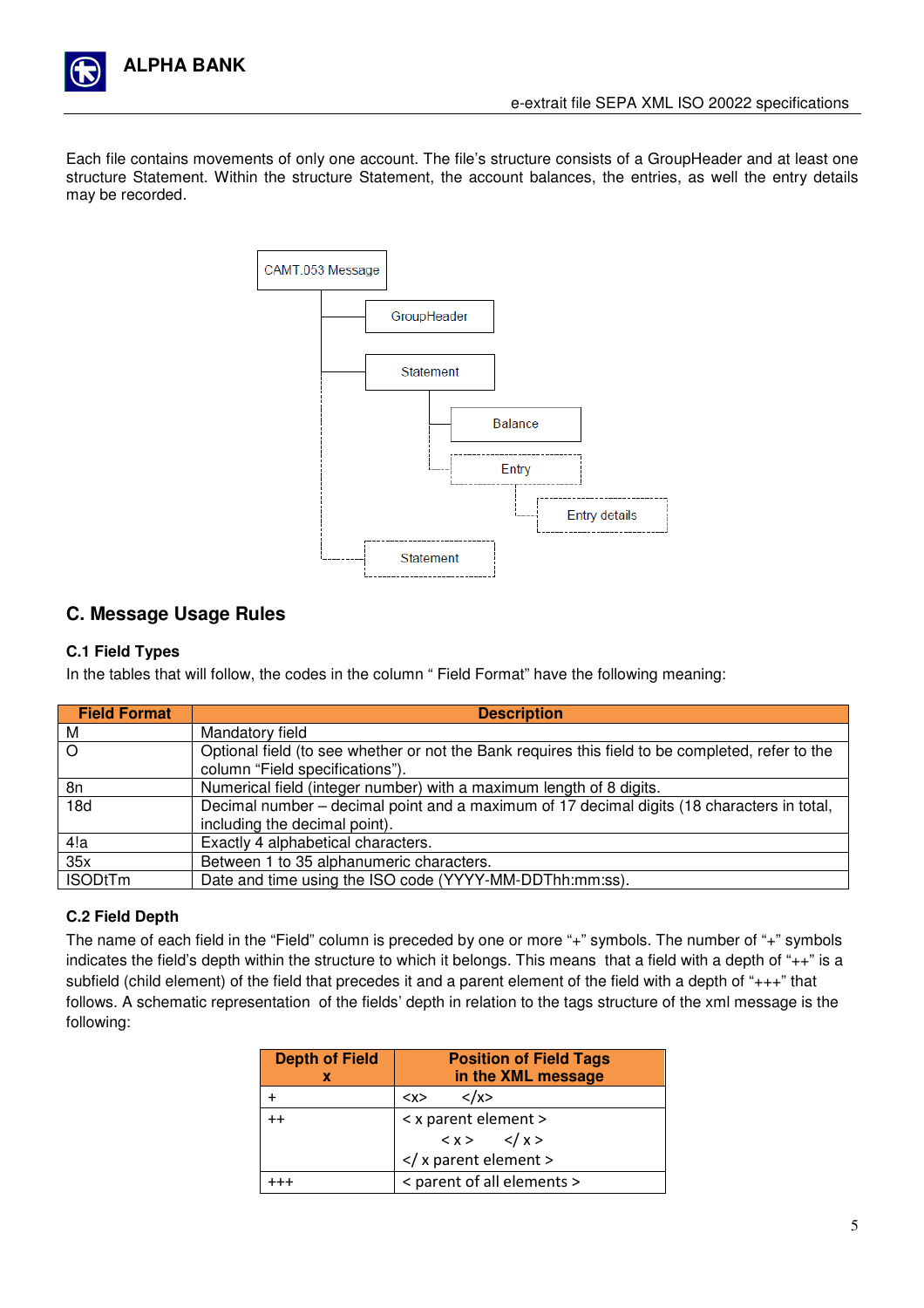

| < x parent element >                   |  |
|----------------------------------------|--|
| <x></x>                                |  |
| $\langle x \rangle$ x parent element > |  |
| parent of all elements                 |  |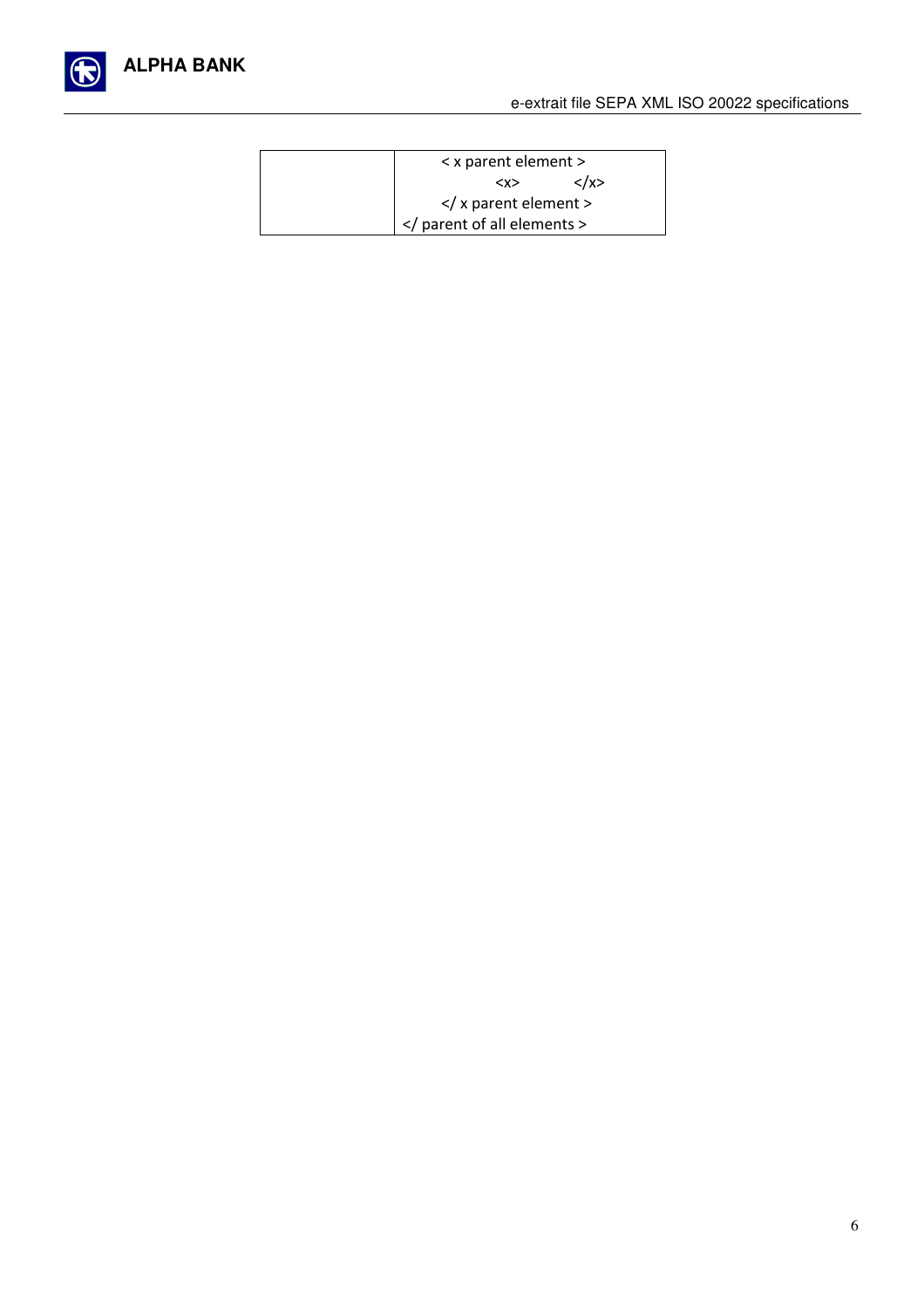

## **D. Description of message**

#### **D.1 Bank to Customer Statement – camt.053.001.004**

The message is comprised by default of a "Group Header" part, at least one "Statementdata" and optionally a "Supplementary Data". These two parts are contained in one "BankToCustomerStatementV04"structure.

#### **D.1.1.1 Document**

| Field      | Format | <b>Field specifications</b>              |
|------------|--------|------------------------------------------|
| + Document | M      | XML Tag: <bktocstmrstmt></bktocstmrstmt> |

#### **D.1.2.1 Group Header**

| <b>ISO</b><br><b>Index</b> | <b>Field</b>               | <b>Xml field</b> | <b>Format</b>   | <b>Field specifications</b>                                   |
|----------------------------|----------------------------|------------------|-----------------|---------------------------------------------------------------|
| 1.1                        | ++MessageIdentification    | Msgld            | M 35x           | A unique reference code<br>given by the sender to the<br>file |
| 1.2                        | ++CreationDateTime         | CreDtTm          | M Iso DateTime  | Date and time the file was<br>created                         |
| 1.3                        | ++MessageRecipient         | MsgRcpt          | $\circ$         |                                                               |
| $1.4$                      | ++MessagePagination        | MsgPgntn         | $\circ$         |                                                               |
|                            | +++PageNumber              | PgNb             | O <sub>5x</sub> |                                                               |
|                            | +++LastPageIndicator       | LastPgInd        | O Boolean       |                                                               |
| 1.5                        | ++Original Bussiness Query | OrgnIBizQry      | $\circ$         |                                                               |
| 1.6                        | ++AdditionalInformation    | AddtInf          | $O$ 500 $x$     |                                                               |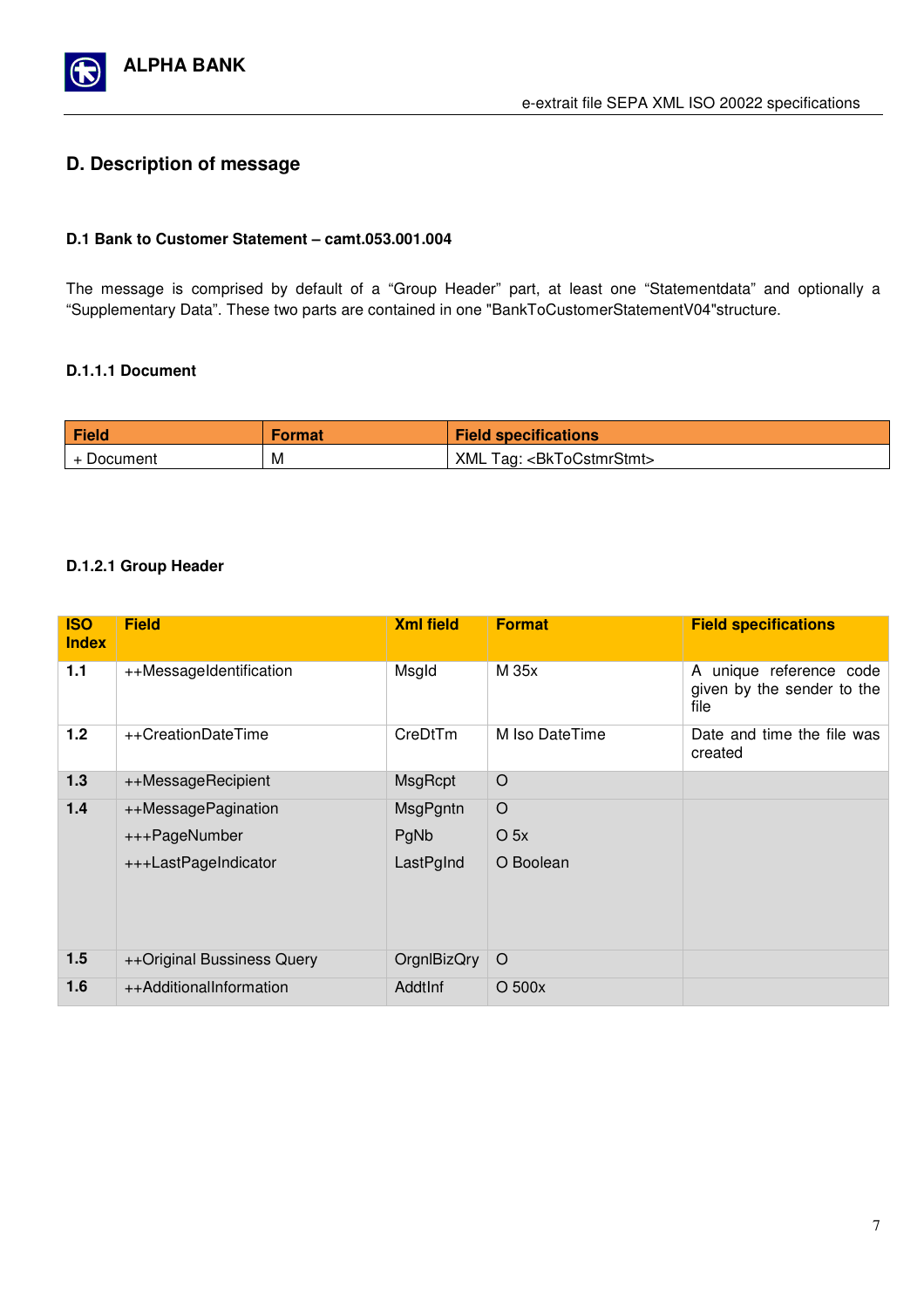

#### **D.1.3.1 Statement**

| <b>ISO</b><br><b>Index</b> | <b>Field</b>                                                                                                                                   | <b>Xml field</b>                                                    | <b>Format</b>                                                                                              | <b>Field specifications</b>                                                                                                                                                                                                                                                                                                      |
|----------------------------|------------------------------------------------------------------------------------------------------------------------------------------------|---------------------------------------------------------------------|------------------------------------------------------------------------------------------------------------|----------------------------------------------------------------------------------------------------------------------------------------------------------------------------------------------------------------------------------------------------------------------------------------------------------------------------------|
| 2.1                        | ++Identification                                                                                                                               | Id                                                                  | M 35x                                                                                                      | reference<br>unique<br>A<br>code statement                                                                                                                                                                                                                                                                                       |
|                            | ++Statement Pagination                                                                                                                         | <b>StmtPgntn</b>                                                    | $\circ$                                                                                                    |                                                                                                                                                                                                                                                                                                                                  |
|                            | +++PageNumber                                                                                                                                  | PgNb                                                                | $M$ 5x                                                                                                     |                                                                                                                                                                                                                                                                                                                                  |
|                            | +++LastPageIndicator                                                                                                                           | LastPgInd                                                           | M Boolean                                                                                                  |                                                                                                                                                                                                                                                                                                                                  |
| 2.2                        | ++ElectronicSequenceNumber                                                                                                                     | ElctrncSeqNb                                                        | O Number                                                                                                   |                                                                                                                                                                                                                                                                                                                                  |
| 2.3                        | ++LegalSequenceNumber                                                                                                                          | LgISeqNb                                                            | O 18n                                                                                                      |                                                                                                                                                                                                                                                                                                                                  |
| 2.4                        | ++CreationDateTime                                                                                                                             | CreDtTm                                                             | M Iso DateTime                                                                                             | time<br>the<br>Date<br>and<br>statement was created                                                                                                                                                                                                                                                                              |
| 2.5                        | ++FromToDate                                                                                                                                   | FrToDt                                                              | $\overline{O}$                                                                                             | Mandatory completion.                                                                                                                                                                                                                                                                                                            |
|                            | +++FromDateTime                                                                                                                                | FrDtTm                                                              | O ISO DateTime                                                                                             | determines<br>It<br>the                                                                                                                                                                                                                                                                                                          |
|                            | +++ToDateTime                                                                                                                                  | ToDtTm                                                              | O ISO DateTime                                                                                             | calendar period of time<br>of the statement. It<br>concerns working days.                                                                                                                                                                                                                                                        |
| 2.6                        | ++CopyDuplicateIndicator                                                                                                                       | CpyDplctInd                                                         | $O$ 4!a<br>("CODU", "COPY", "DUPL")                                                                        |                                                                                                                                                                                                                                                                                                                                  |
| 2.7                        | ++ReportingSource                                                                                                                              | <b>RptgSrc</b>                                                      | $\circ$                                                                                                    |                                                                                                                                                                                                                                                                                                                                  |
| 2.10                       | ++Account<br>+++ Identification<br>++++IBAN                                                                                                    | Acct<br>Id<br><b>IBAN</b>                                           | M<br>M 34x                                                                                                 | Account<br>number<br>for<br>which the present e-<br>extrait / statement is<br>produced. It is filled in<br>with the IBAN.                                                                                                                                                                                                        |
| 2.11                       | ++RelatedAccount                                                                                                                               | RItdAcct                                                            | $\circ$                                                                                                    |                                                                                                                                                                                                                                                                                                                                  |
| 2.12                       | ++Interest                                                                                                                                     | Intrst                                                              | $\bigcirc$                                                                                                 |                                                                                                                                                                                                                                                                                                                                  |
| 2.23                       | ++Balance<br>+++ Type<br>++++ CodeOrProprietary<br>+++++Code<br>+++ Amount<br>++++Currency<br>+++ CreditDebitIndicator<br>+++ Date<br>++++Date | Bal<br>Tp<br>CdOrPrtry<br>Cd<br>Amt<br>Ccy<br>CdtDbtInd<br>Dt<br>Dt | M(3 max)<br>O 4x [Annex I]<br>Decimal (18,5)<br>O <sub>3x</sub><br>O 3x ("CRDT"," DBIT")<br><b>IsoDate</b> | It<br>determines<br>the<br>for<br>account balances<br>the respective calendar<br>period of time<br>Opening<br>booked<br>$\overline{\phantom{a}}$<br>balance (OPBD)<br>booked<br>Closing<br>balance (CLBD)<br>The field <cdtdbtind><br/>is filled in with CRDT if<br/>the balance is 0 or<br/>larger and with DBIT if</cdtdbtind> |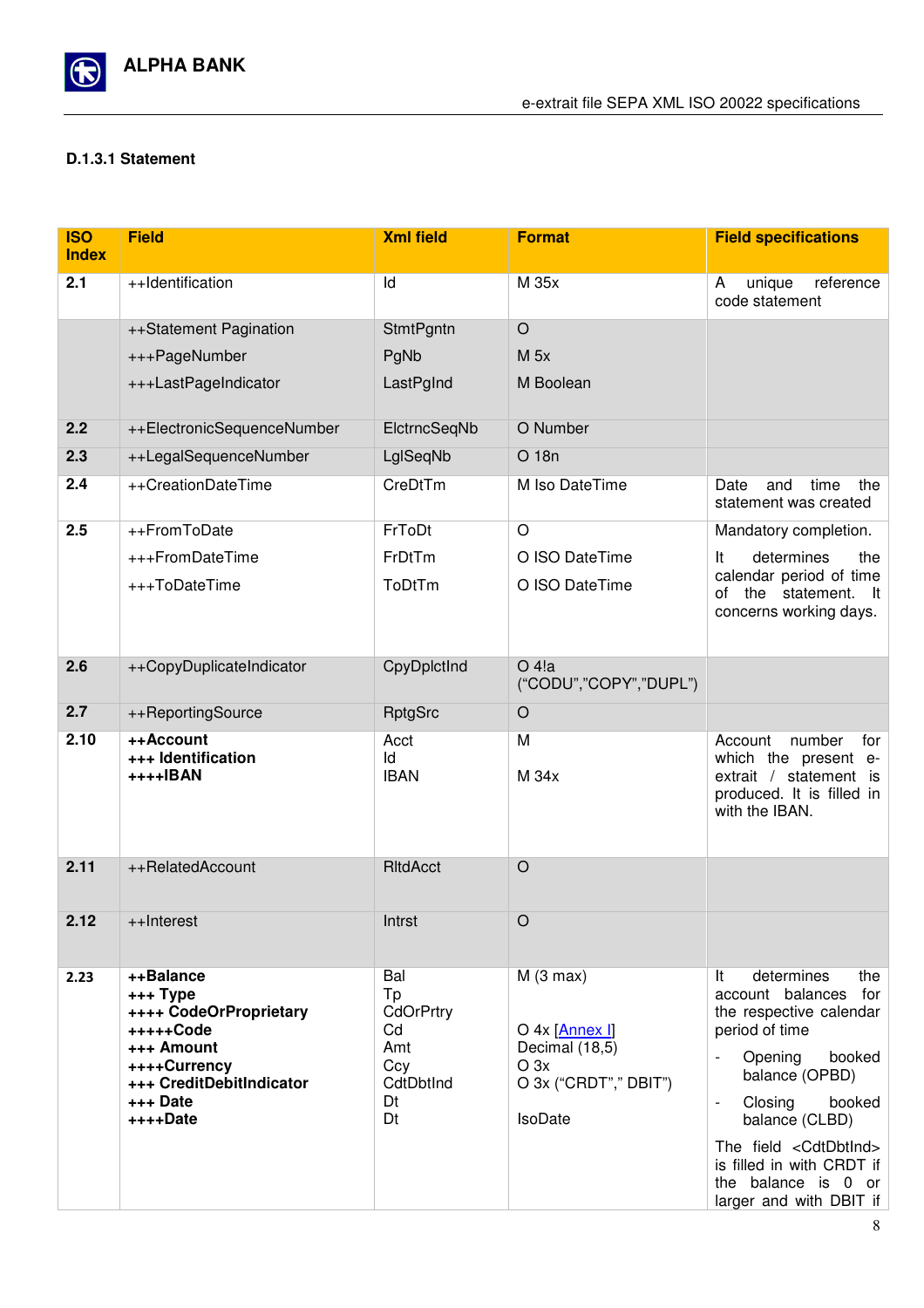

| <b>ISO</b><br><b>Index</b> | <b>Field</b>                                                                                                                                                                                                                                                          | <b>Xml field</b>                                                                                                                                                                                         | <b>Format</b>                                                                                                                                                                     | <b>Field specifications</b>                                                                                                                                                                                      |
|----------------------------|-----------------------------------------------------------------------------------------------------------------------------------------------------------------------------------------------------------------------------------------------------------------------|----------------------------------------------------------------------------------------------------------------------------------------------------------------------------------------------------------|-----------------------------------------------------------------------------------------------------------------------------------------------------------------------------------|------------------------------------------------------------------------------------------------------------------------------------------------------------------------------------------------------------------|
|                            |                                                                                                                                                                                                                                                                       |                                                                                                                                                                                                          |                                                                                                                                                                                   | the balance is negative.<br>Currency<br>the<br>is<br>currency of the account<br>for which the e-extrait/<br>statement is produced.                                                                               |
| 2.43                       | ++TransactionsSummary<br>+++TotalEntries<br>++++NumberOfEntries<br>$+++Sum$<br>++++TotalNetEntry<br>+++++Amount<br>+++++CreditDebitIndicator<br>+++TotalCreditEntries<br>++++NumberOfEntries<br>$++++Sum$<br>+++TotalDebitEntries<br>++++NumberOfEntries<br>$++++Sum$ | TxsSummry<br><b>TtlNtries</b><br><b>NbOfNtries</b><br>Sum<br><b>TtlNetNtry</b><br>Amt<br>CdtDbtInd<br><b>TtlCdtNtries</b><br><b>NbOfNtries</b><br>Sum<br><b>TtlDbtNtries</b><br><b>NbOfNtries</b><br>Sum | $\circ$<br>$\circ$<br>O 15n<br>O Decimal (18,5)<br>O<br>O Decimal (18,5)<br>O 3x ("CRDT"," DBIT")<br>$\circ$<br>O 15n<br>O Decimal (18,5)<br>$\circ$<br>O 15n<br>O Decimal (18,5) | ×<br>Total number of entries<br>Sum amount<br>Distinction de-cr<br>Debit / Credit indication<br>Number of credit<br>entries<br>Amount of credit<br>entries<br>Number of debit entries<br>Amount of debit entries |
| 2.76                       | ++Entry                                                                                                                                                                                                                                                               | Ntry                                                                                                                                                                                                     | $\Delta$ .1.3.2 Entry                                                                                                                                                             | It<br>contains<br>the<br>movements/<br>of<br>transactions<br>the<br>account                                                                                                                                      |
| 2.315                      | ++AdditionalStatement-<br>Information                                                                                                                                                                                                                                 | ARateddtlStmtInf                                                                                                                                                                                         | O 500x                                                                                                                                                                            | Additional<br>information<br><b>It</b><br>will<br>statement.<br>contain the CDI and the<br>account name.                                                                                                         |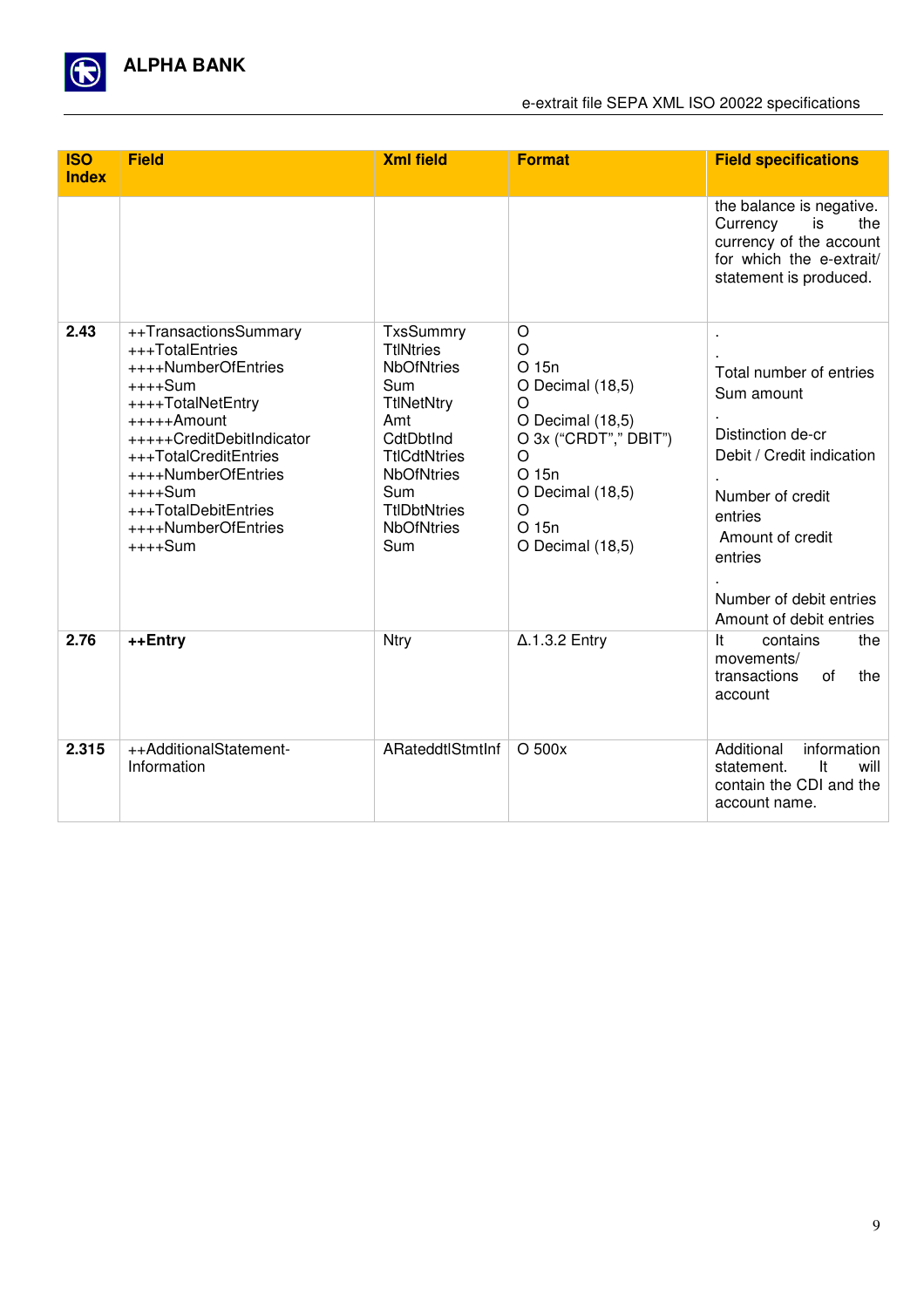

#### **D.1.3.2 Entry**

| <b>ISO</b><br><b>Index</b> | <b>Field</b>                                                                                                                           | <b>Xml field</b>                                                      | <b>Format</b>                       | <b>Field specifications</b>                                                                                                                                                              |
|----------------------------|----------------------------------------------------------------------------------------------------------------------------------------|-----------------------------------------------------------------------|-------------------------------------|------------------------------------------------------------------------------------------------------------------------------------------------------------------------------------------|
| 2.76                       | ++Entry                                                                                                                                | <b>Ntry</b>                                                           | $M(n \max)$                         | It<br>contains<br>the<br>movements/ transactions<br>of the account                                                                                                                       |
| 2.77                       | +++ EntryReference                                                                                                                     | <b>NtryRef</b>                                                        | O 35x                               | Unique reference code. It<br>will<br>contain<br>S/N<br>of<br>statement line                                                                                                              |
| 2.78                       | +++Amount<br>++++Currency                                                                                                              | Amt<br>Ccy                                                            | M Decimal (18,5)<br>M <sub>3x</sub> | of<br>Amount<br>the<br>In<br>transaction.<br>the<br>currency of the account.<br>The currency of<br>the<br>account for which the<br>present file is produced.                             |
| 2.79                       | +++ CreditDebitIndicator                                                                                                               | CdtDbtInd                                                             | M 3x ("CRDT"," DBIT")               | The field <cdtdbtind> is<br/>filled in with CRDT if the<br/>amount of the transaction<br/>is 0 or larger and with<br/>DBIT if the amount of the<br/>transaction is negative.</cdtdbtind> |
| 2.80                       | +++ReversalIndicator                                                                                                                   | RvslInd                                                               | O Boolean                           | Reversal indication<br>FALSE / TRUE.<br>If it is True, then the<br>AccountOwnerTxID is the<br>TUN of the reversed<br>transaction.                                                        |
| 2.81                       | +++Status                                                                                                                              | <b>Sts</b>                                                            | M 4x ("BOOK","<br>PDNG"," INFO")    | It is filled in with BOOK                                                                                                                                                                |
| 2.82                       | +++Booking Date<br>++++Date                                                                                                            | <b>BookgDt</b><br>Dt                                                  | O IsoDate                           | Booking date                                                                                                                                                                             |
| 2.83                       | +++Value Date<br>$++++$ Date                                                                                                           | ValDt<br>Dt                                                           | O IsoDate                           | Value<br>date<br>οf<br>the<br>transaction                                                                                                                                                |
| 2.84                       | +++ AccountSvcrReference                                                                                                               | <b>AcctSvcrRef</b>                                                    | M 35x                               | Unique reference code<br>that has been recorded<br>by the bank. It will<br>contain $18UN + space +$<br>S/N of statement line.                                                            |
| 2.90                       | +++Availability                                                                                                                        | Avlbty                                                                | $\circ$                             |                                                                                                                                                                                          |
| 2.91                       | +++ BankTransactionCode<br>++++Domain<br>+++++Code<br>+++++Family<br>++++++Code<br>++++++SubFamilyCode<br>++++Propriatory<br>+++++Code | <b>BkTxCd</b><br>Domn<br>Cd<br>Fmly<br>Cd<br>SubFmlyCd<br>Prtry<br>Cd | M 4!a<br>M 4!a<br>M 4!a<br>M 35x    | <b>Transaction codes</b>                                                                                                                                                                 |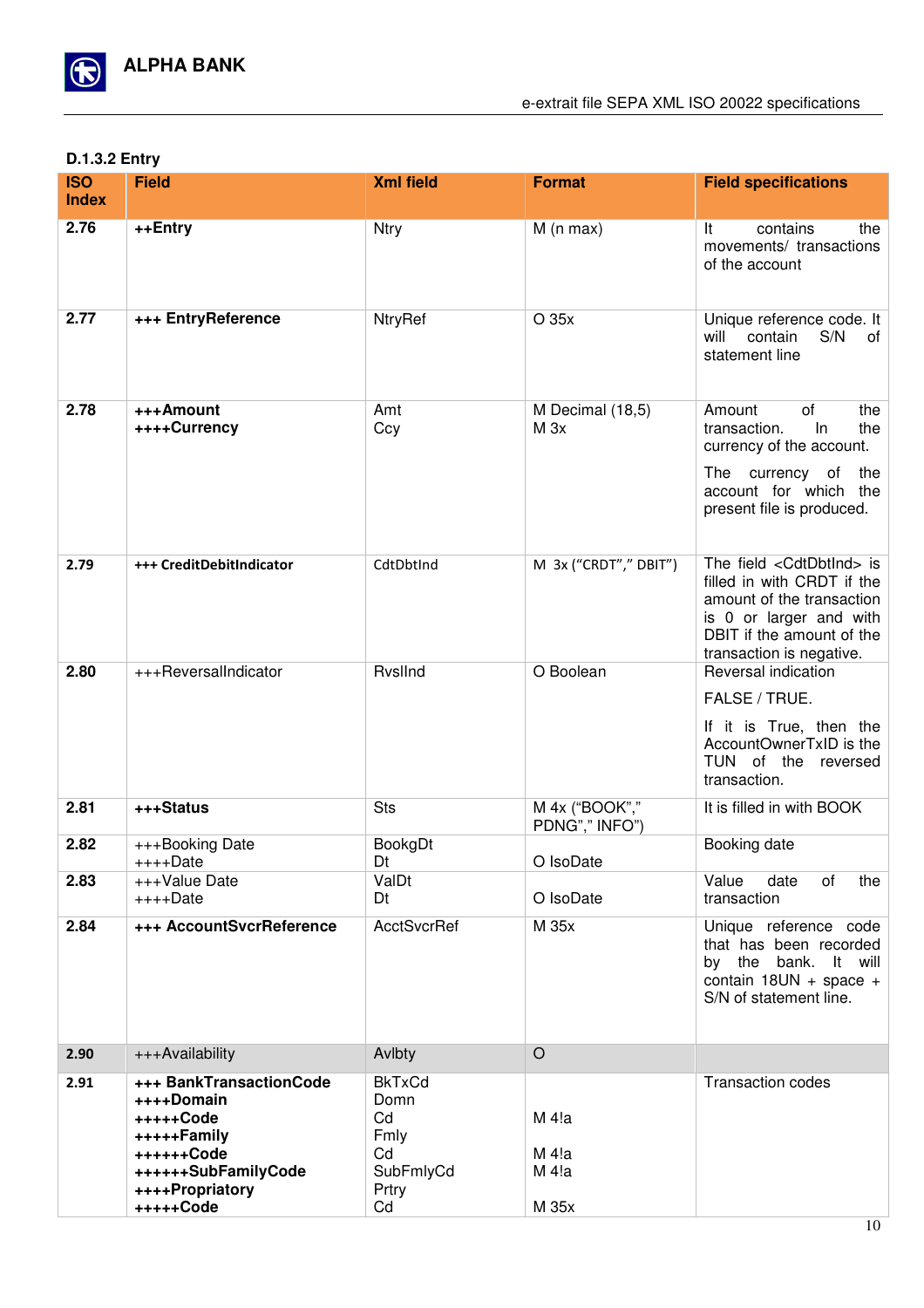

## e-extrait file SEPA XML ISO 20022 specifications

| <b>ISO</b><br><b>Index</b> | <b>Field</b>                       | <b>Xml field</b> | <b>Format</b>                 | <b>Field specifications</b>                                                                            |
|----------------------------|------------------------------------|------------------|-------------------------------|--------------------------------------------------------------------------------------------------------|
|                            | +++++lssuer                        | lssr             | M 35x                         |                                                                                                        |
| 2.100                      | $+++$<br>CommissionWaiverIndicator | ComssnWvrInd     | O Boolean                     |                                                                                                        |
| 2.101                      | +++ AdditionalInfIndicator         | AddtInfInd       | $\circ$                       |                                                                                                        |
| 2.104                      | +++ AmountDetails                  | AmtDtls          | $\circ$                       |                                                                                                        |
| 2.105                      | +++Charges                         | Chrgs            | $\circ$                       |                                                                                                        |
| 2.119                      | +++ TechnicalInputChannel          | TechInptChanl    | O                             |                                                                                                        |
| 2.122                      | +++ Interest                       | Intrst           | O                             |                                                                                                        |
| 2.134                      | +++Card Transaction                | CardTx           | O                             |                                                                                                        |
| 2.135                      | +++ Entry Details                  | <b>NtryDtls</b>  | $\Delta$ .1.3.3 Entry Details | detailed<br>It<br>contains<br>information<br>the<br>for<br>movement $-$ transaction<br>of the account. |
| 2.314                      | +++Additional Entry Info           | AddtlNtryInf     | O 500x                        | Additional information<br>of<br>the<br>movement<br>transaction                                         |

## **D.1.3.3 Entry Details**

| <b>ISO</b><br><b>Index</b> | <b>Field</b>                                                                                                                          | <b>Xml field</b>                                              | <b>Format</b>               | <b>Field specifications</b>                                                                                                                                                                                                                                                                                                          |
|----------------------------|---------------------------------------------------------------------------------------------------------------------------------------|---------------------------------------------------------------|-----------------------------|--------------------------------------------------------------------------------------------------------------------------------------------------------------------------------------------------------------------------------------------------------------------------------------------------------------------------------------|
| 2.135                      | +++Entry Details                                                                                                                      | <b>NtryDtls</b>                                               |                             | detailed<br>It<br>contains<br>information<br>the<br>for<br>movement - transaction<br>of the account.                                                                                                                                                                                                                                 |
| 2.136                      | ++++Batch                                                                                                                             | <b>Btch</b>                                                   | $\circ$                     |                                                                                                                                                                                                                                                                                                                                      |
| 2.142                      | <b>++++ Transaction Details</b><br>+++++References<br>++++++TransactionIdentification<br>++++++ChequeNumber<br>++++++AccountOwnerTxID | <b>TxDtls</b><br>Refs<br>Txld<br>ChqNb<br><b>AcctOwnrTxId</b> | O<br>O 35x<br>O 35x<br>O35x | Transaction identification<br>(it is the same with the a'<br>part of the field<br><b>AccountSvcrReference)</b><br>Cheque number (if<br>exists)<br>If the indication of the<br>reversal (2.80) is TRUE,<br>then this field is filled in<br>with the TUN of the<br>reversed transaction.<br>Alternatively it will take<br>the value 0. |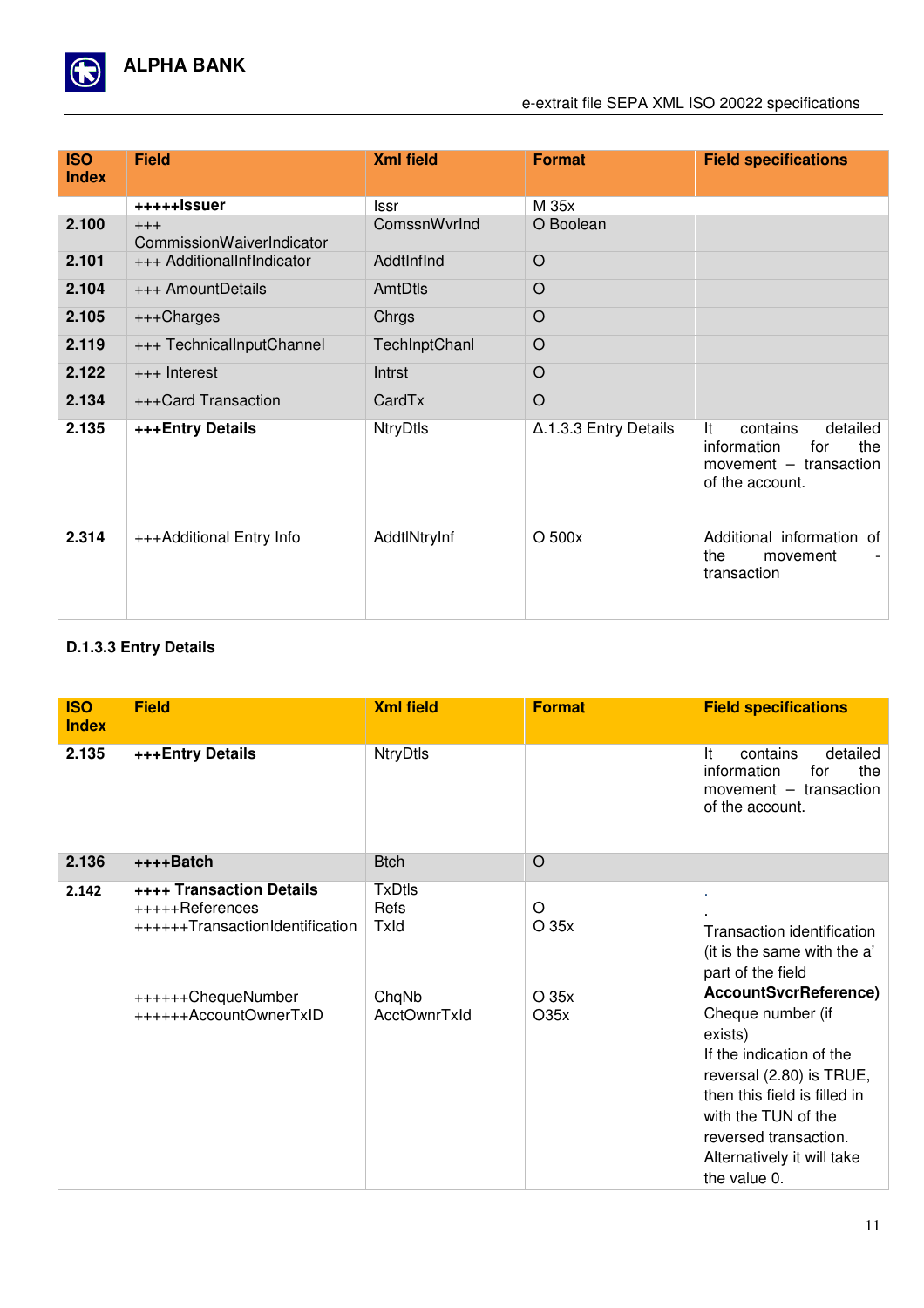

#### e-extrait file SEPA XML ISO 20022 specifications

|       | +++++Amount<br>++++++Currency                                                                                                                                                                   | Amt<br>Ccy                                                                                                                                      | M Decimal (18,5)<br>M 3x                                                                            | It will contain the amount<br>and the currency of the<br>transfer                                                                                                                                                                                                                                                                                                                                                                                                                                                                                                                                                                                                                                                                                                                                                                                    |
|-------|-------------------------------------------------------------------------------------------------------------------------------------------------------------------------------------------------|-------------------------------------------------------------------------------------------------------------------------------------------------|-----------------------------------------------------------------------------------------------------|------------------------------------------------------------------------------------------------------------------------------------------------------------------------------------------------------------------------------------------------------------------------------------------------------------------------------------------------------------------------------------------------------------------------------------------------------------------------------------------------------------------------------------------------------------------------------------------------------------------------------------------------------------------------------------------------------------------------------------------------------------------------------------------------------------------------------------------------------|
|       | +++++ CreditDebitIndicator                                                                                                                                                                      | CdtDbtInd                                                                                                                                       | M 3x ("CRDT","<br>DBIT")                                                                            | Debit (DBIT)<br>credit<br>$\overline{\phantom{0}}$<br>(CRDT) indication.                                                                                                                                                                                                                                                                                                                                                                                                                                                                                                                                                                                                                                                                                                                                                                             |
| 2.156 | +++++Amount Details                                                                                                                                                                             | AmtDtls                                                                                                                                         | $\circ$                                                                                             |                                                                                                                                                                                                                                                                                                                                                                                                                                                                                                                                                                                                                                                                                                                                                                                                                                                      |
| 2.157 | +++++Availability                                                                                                                                                                               | Avlbty                                                                                                                                          | $\circ$                                                                                             |                                                                                                                                                                                                                                                                                                                                                                                                                                                                                                                                                                                                                                                                                                                                                                                                                                                      |
| 2.163 | +++++ BankTransactionCode                                                                                                                                                                       | <b>BkTxCd</b>                                                                                                                                   | $\circ$                                                                                             |                                                                                                                                                                                                                                                                                                                                                                                                                                                                                                                                                                                                                                                                                                                                                                                                                                                      |
| 2.172 | +++++Charges                                                                                                                                                                                    | Chrgs                                                                                                                                           | $\circ$                                                                                             |                                                                                                                                                                                                                                                                                                                                                                                                                                                                                                                                                                                                                                                                                                                                                                                                                                                      |
| 2.186 | +++++ Interest                                                                                                                                                                                  | Intrst                                                                                                                                          | $\circ$                                                                                             |                                                                                                                                                                                                                                                                                                                                                                                                                                                                                                                                                                                                                                                                                                                                                                                                                                                      |
| 2.199 | +++++ RelatedParties<br>$+++++Debtor$<br>$+++++Name$<br>++++++DebtorAccount<br>$+++++Id$<br>++++++++IBAN<br>++++++Creditor<br>$+++++Name$<br>++++++CreditorAccount<br>$+++++Id$<br>++++++++IBAN | <b>RItdPties</b><br><b>Dbtr</b><br><b>Nm</b><br><b>DbtrAcct</b><br>ld<br><b>IBAN</b><br>Cdtr<br>N <sub>m</sub><br>CdtrAcct<br>ld<br><b>IBAN</b> | O<br>$\circ$<br>O 140x<br>$\circ$<br>$\circ$<br>O 34x<br>$\circ$<br>O 140x<br>O<br>$\circ$<br>O 34x | It relates to the<br>counterparty's account<br>for which the e-extrait is<br>produced.<br>When the account for<br>which the e-extrait is<br>produced, is debited<br>through a transaction,<br>then, if there are<br>available details, they are<br>filled in the Creditor' data<br>and conversely.<br>The counterparty's data<br>are filled in under the<br>following conditions:<br>Intrabank transfer:<br>Name and account<br>number, in case it is<br>a customer's account<br>Incoming transfers:<br>÷,<br>the orderer's name is<br>filled in.<br>The counterparty's data<br>are filled in with the<br>current data of the<br>payer's that are provided<br>from the Branch Network<br>and through the<br><b>Alternative Networks</b><br>("Transaction Details"<br>option) if the account, for<br>which the e-extrait is<br>produced, is credited. |
| 2.211 | +++++ RelatedAgents                                                                                                                                                                             | <b>RItdAgts</b>                                                                                                                                 | $\circ$                                                                                             |                                                                                                                                                                                                                                                                                                                                                                                                                                                                                                                                                                                                                                                                                                                                                                                                                                                      |
| 2.224 | +++++ Purpose                                                                                                                                                                                   | Purp                                                                                                                                            | $\circ$                                                                                             |                                                                                                                                                                                                                                                                                                                                                                                                                                                                                                                                                                                                                                                                                                                                                                                                                                                      |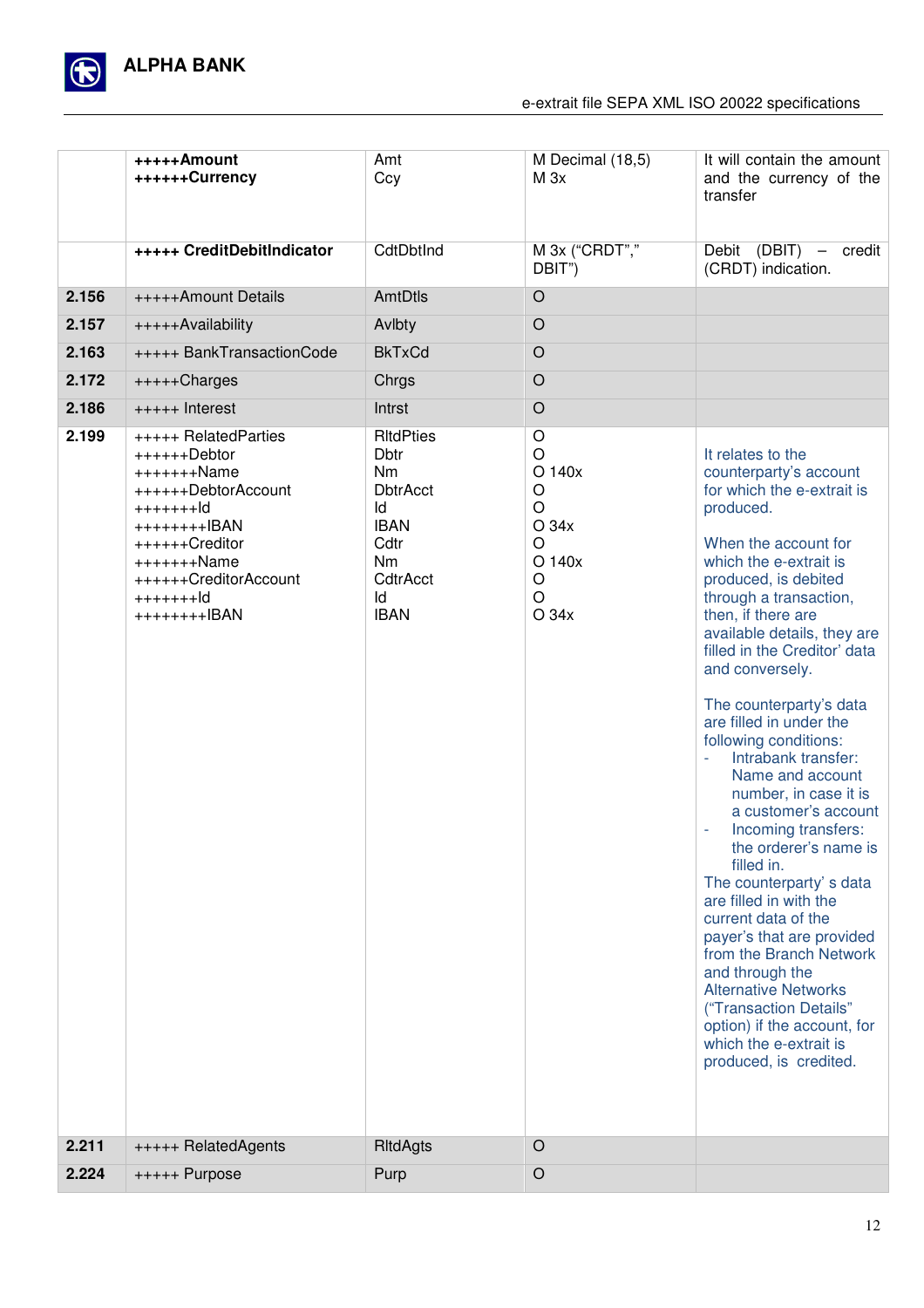

#### e-extrait file SEPA XML ISO 20022 specifications

| 2.233 | +++++ RelatedRemittanceInfo                       | <b>RitdRmtInf</b> | $\circ$     |                                       |
|-------|---------------------------------------------------|-------------------|-------------|---------------------------------------|
| 2.234 | +++++ RemittanceInformation<br>++++++Unstructured | Rmtlnf<br>Ustrd   | $O$ 140 $x$ | Remittance Information                |
| 2.266 | +++++RelatedDates                                 | <b>RitdDts</b>    | O           |                                       |
| 2.277 | +++++RelatedPrice                                 | <b>RItdPric</b>   | $\circ$     |                                       |
| 2.282 | +++++RelatedQuantities                            | <b>RItsQties</b>  | O           |                                       |
| 2.287 | +++++FinancialInstrumentId                        | FinInstrmId       | $\circ$     |                                       |
| 2.292 | +++++Tax                                          | Tax               | $\circ$     |                                       |
| 2.293 | +++++ ReturnInformation                           | <b>Rtrlnf</b>     | $\circ$     |                                       |
| 2.308 | +++++ CorporateAction                             | CorpActn          | $\circ$     |                                       |
| 2.312 | +++++ SafekeepingAccount                          | <b>SfkpgAcct</b>  | $\circ$     |                                       |
|       | +++++CashDeposit                                  | CshDpst           | $\circ$     |                                       |
|       | +++++Card Transaction                             | CardTx            | $\circ$     |                                       |
| 2.313 | +++++ AdditionalTransInfo                         | AddtlTxInf        | $O$ 500 $x$ | Additional<br>transfer<br>information |
|       | +++++SupplementaryData                            | SplmtryData       | $\circ$     |                                       |